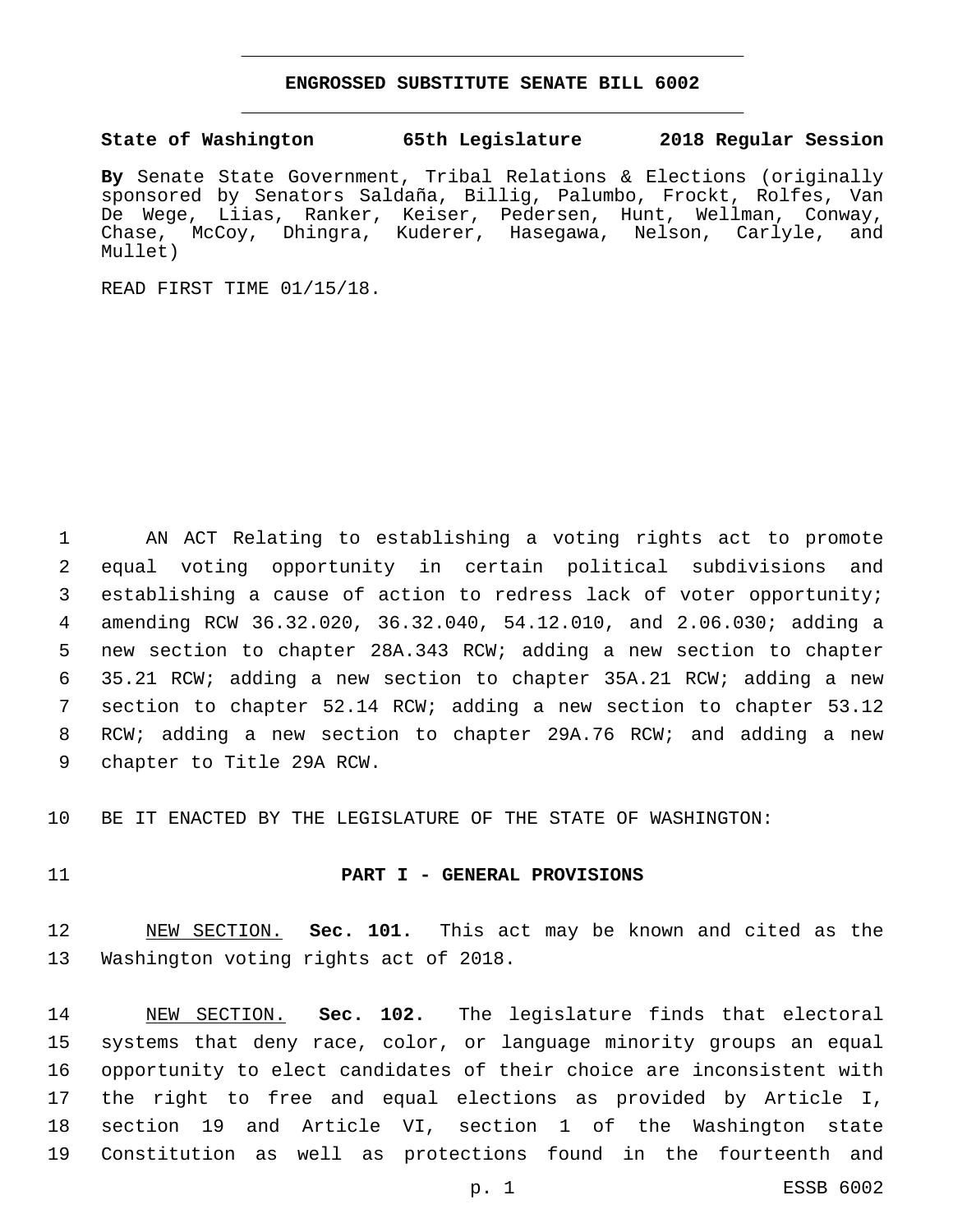fifteenth amendments to the United States Constitution. The well- established principle of "one person, one vote" and the prohibition on vote dilution have been consistently upheld in federal and state 4 courts for more than fifty years.

 The legislature also finds that local government subdivisions are often prohibited from addressing these challenges because of Washington laws that narrowly prescribe the methods by which they may elect members of their legislative bodies. The legislature finds that in some cases, this has resulted in an improper dilution of voting power for these minority groups. The legislature intends to modify existing prohibitions in state laws so that these jurisdictions may voluntarily adopt changes on their own, in collaboration with affected community members, to remedy potential electoral issues so that minority groups have an equal opportunity to elect candidates of their choice or influence the outcome of an election.

 The legislature intends for this act to be consistent with federal protections that may provide a similar remedy for minority groups. Remedies shall also be available where the drawing of crossover and coalition districts is able to address both vote 20 dilution and racial polarization.

 The legislature also intends for this act to be consistent with legal precedent from *Mt. Spokane Skiing Corp. v. Spokane Co.* (86 Wn. App. 165, 1997) that found that noncharter counties need not adhere to a single uniform county system of government, but that each county have the same "authority available" in order to be deemed uniform.

 NEW SECTION. **Sec. 103.** The definitions in this section apply throughout this chapter unless the context clearly requires otherwise. In applying these definitions and other terms in this chapter, courts may rely on relevant federal case law for guidance.

 (1) "At-large election" means any of the following methods of electing members of the governing body of a political subdivision:

 (a) One in which the voters of the entire jurisdiction elect the 33 members to the governing body;

 (b) One in which the candidates are required to reside within given areas of the jurisdiction and the voters of the entire jurisdiction elect the members to the governing body; or

 (c) One that combines the criteria in (a) and (b) of this subsection or one that combines at-large with district-based 39 elections.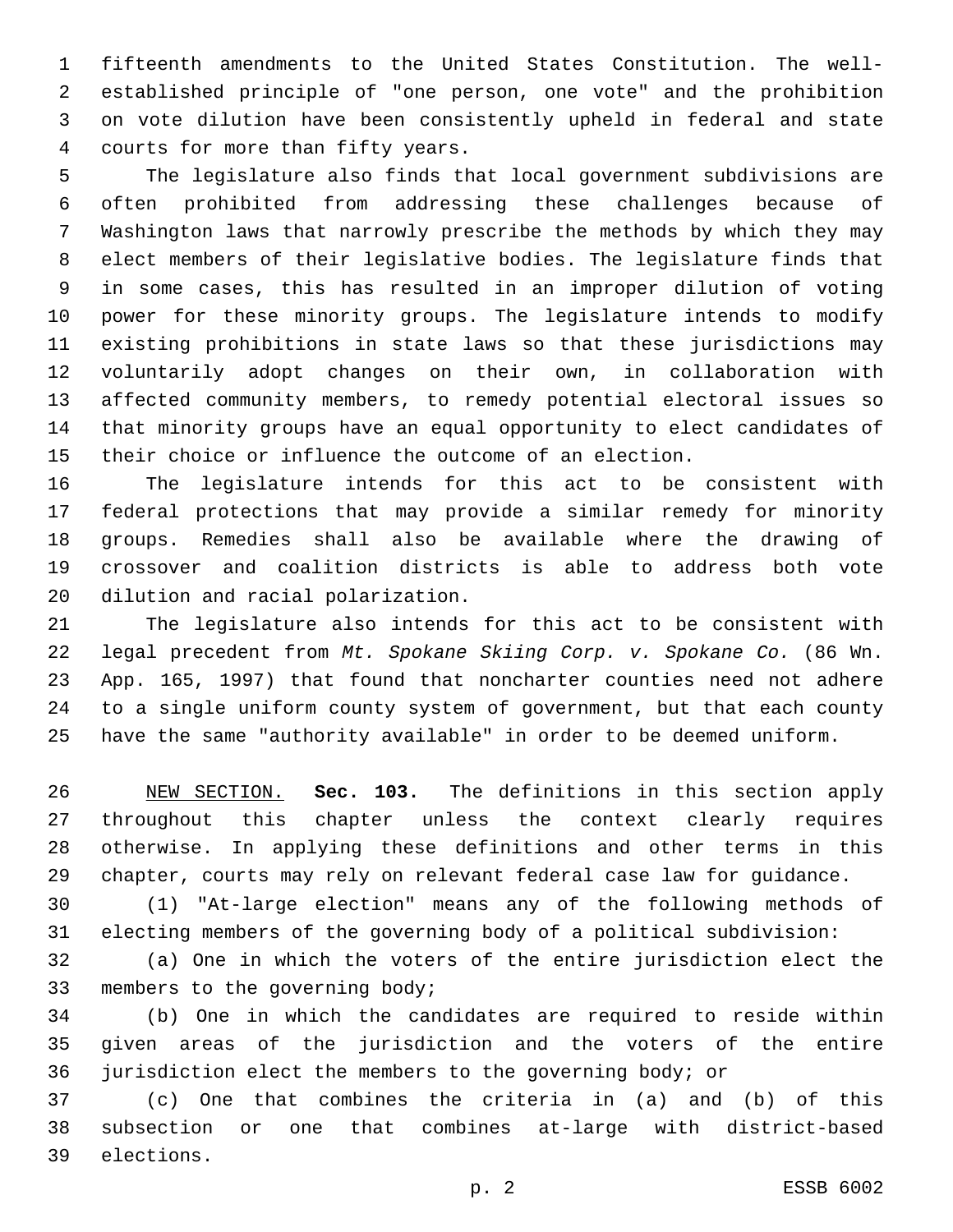(2) "District-based elections" means a method of electing members to the governing body of a political subdivision in which the candidate must reside within an election district that is a divisible part of the political subdivision and is elected only by voters 5 residing within that election district.

 (3) "Polarized voting" means voting in which there is a difference, as defined in case law regarding enforcement of the federal voting rights act, 52 U.S.C. 10301 et seq., in the choice of candidates or other electoral choices that are preferred by voters in a protected class, and in the choice of candidates and electoral choices that are preferred by voters in the rest of the electorate.

 (4) "Political subdivision" means any county, city, town, school district, fire protection district, port district, or public utility 14 district, but does not include the state.

 (5) "Protected class" means a class of voters who are members of a race, color, or language minority group, as this class is referenced and defined in the federal voting rights act, 52 U.S.C. 18 10301 et seq.

 NEW SECTION. **Sec. 104.** As provided in section 302 of this act, no method of electing the governing body of a political subdivision may be imposed or applied in a manner that impairs the ability of members of a protected class or classes to have an equal opportunity to elect candidates of their choice as a result of the dilution or abridgment of the rights of voters who are members of a protected class or classes.

# **PART II - VOLUNTARY CHANGES TO ELECTORAL PROCESSES**

 NEW SECTION. **Sec. 201.** (1) A political subdivision that conducts an election pursuant to state, county, or local law, is authorized to change its electoral system, including, but not limited to, implementing a district-based election system, to remedy a potential violation of section 104 of this act.

 (2) If a political subdivision invokes its authority under this section to implement a district-based election system, the districts shall be drawn in a manner consistent with section 202 of this act.

 NEW SECTION. **Sec. 202.** (1)(a) Prior to the adoption of its proposed plan, the political subdivision must provide public notice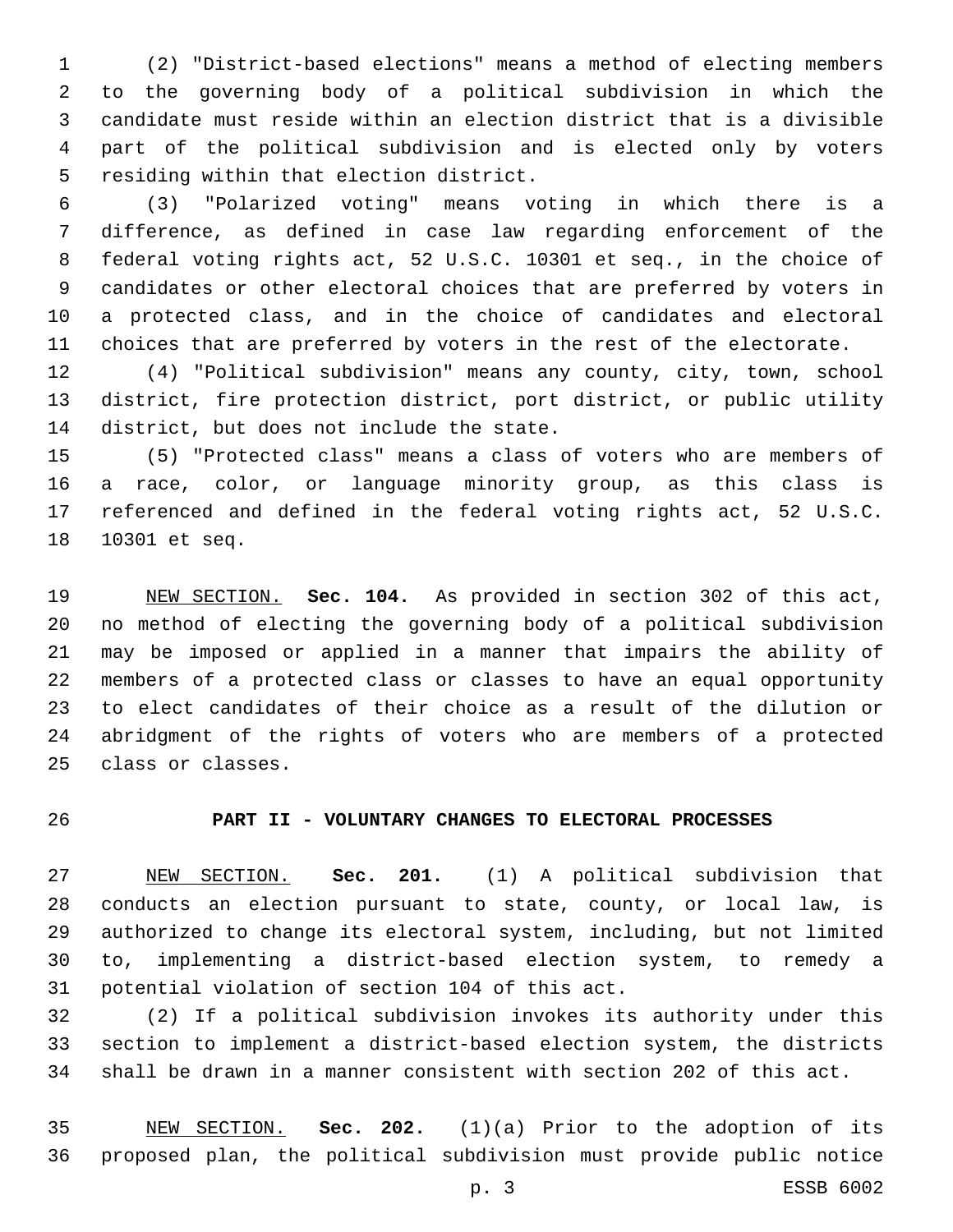to the community about the proposed remedy to a potential violation of section 104 of this act. If a significant segment of the community has limited English proficiency and speaks a language other than English, the political subdivision must:4

 (i) Provide accurate written and verbal notice of the proposed remedy in languages that diverse residents of the political subdivision can understand, as indicated by demographic data; and

 (ii) Air radio or television public service announcements describing the proposed remedy broadcast in the languages that diverse residents of the political subdivision can understand, as 11 indicated by demographic data.

 (b) The political subdivision shall hold at least one public hearing on the proposed plan at least one week before adoption.

 (c) For purposes of this section, "significant segment of the community" means five percent or more of residents, or five hundred or more residents, whichever is fewer, residing in the political 17 subdivision.

 (2)(a) If the political subdivision invokes its authority under this section and the plan is adopted during the period of time between the first Tuesday after the first Monday of November and on or before January 15th of the following year, the political subdivision shall order new elections to occur at the next succeeding 23 general election.

 (b) If the political subdivision invokes its authority under this section and the plan is adopted during the period of time between January 16th and on or before the first Monday of November, the next election will occur as scheduled and organized under the current electoral system, but the political subdivision shall order new elections to occur pursuant to the remedy at the general election the 30 following calendar year.

 (3) If a political subdivision implements a district-based election system, the plan shall be consistent with the following criteria:33

 (a) Each district shall be as reasonably equal in population as possible to each and every other such district comprising the political subdivision.36

(b) Each district shall be reasonably compact.

 (c) Each district shall consist of geographically contiguous 39 area.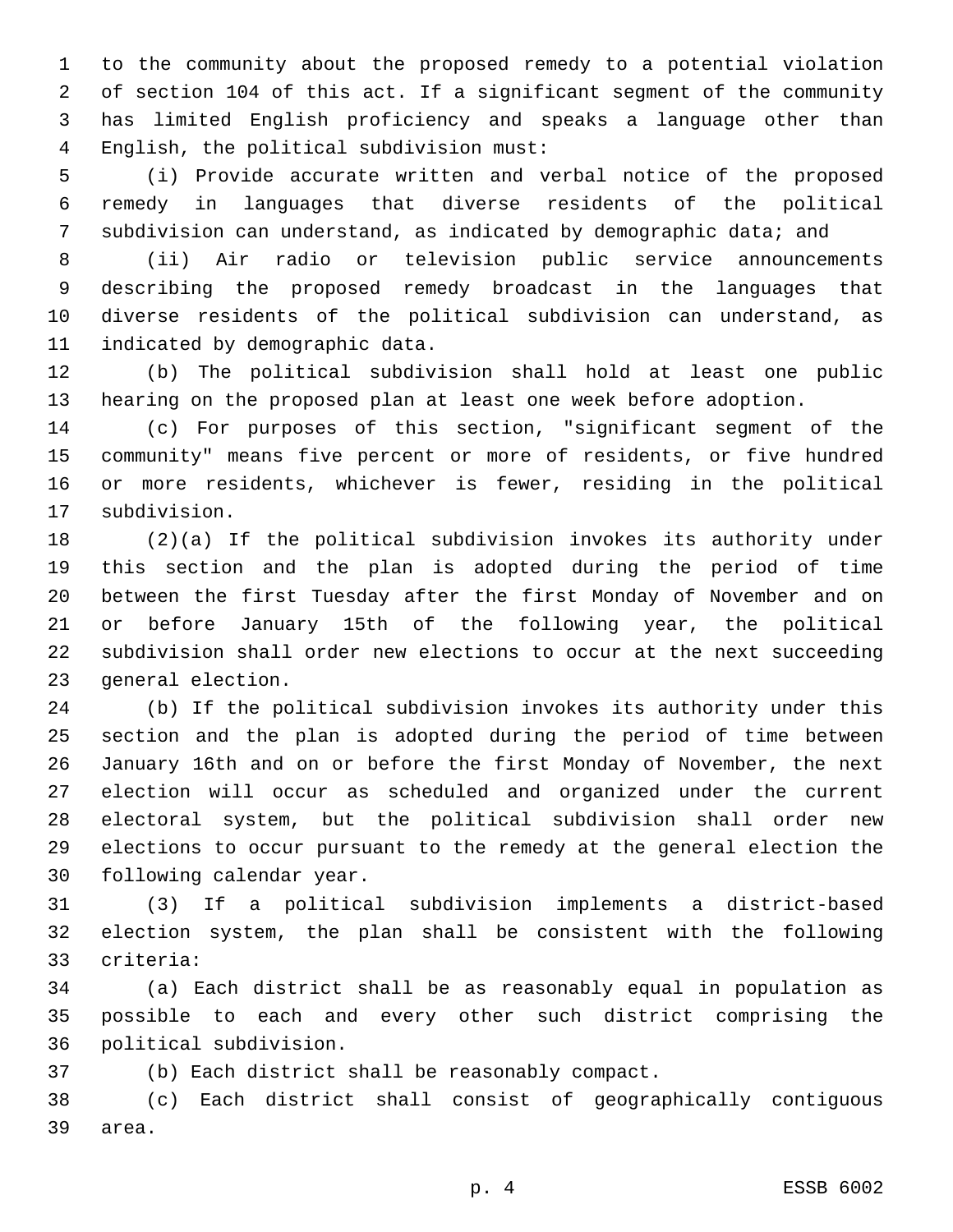(d) To the extent feasible, the district boundaries shall coincide with existing recognized natural boundaries and shall, to the extent possible, preserve existing communities of related and mutual interest.4

 (e) District boundaries may not be drawn or maintained in a manner that creates or perpetuates the dilution of the votes of the 7 members of a protected class or classes.

 (4) Within forty-five days after receipt of federal decennial census information applicable to a specific local area, the commission established in RCW 44.05.030 shall forward the census 11 information to each political subdivision.

 (5) No later than eight months after its receipt of federal decennial census data, the governing body of the political subdivision that had previously invoked its authority under this section to implement a district-based election system, or that was previously charged with redistricting under section 403 of this act, shall prepare a plan for redistricting its districts, pursuant to RCW 29A.76.010, and in a manner consistent with this act.

 NEW SECTION. **Sec. 203.** A new section is added to chapter 20 28A.343 RCW to read as follows:

 The school board of directors may authorize a change to its electoral system pursuant to section 201 of this act. Any staggering of directors' terms shall be accomplished as provided in RCW 28A.343.030 and 28A.343.600 through 28A.343.650.24

 **Sec. 204.** RCW 36.32.020 and 1982 c 226 s 4 are each amended to 26 read as follows:

 The board of county commissioners of each county shall divide their county into three commissioner districts so that each district shall comprise as nearly as possible one-third of the population of the county: PROVIDED, That the territory comprised in any voting precincts of such districts shall remain compact, and shall not be 32 divided by the lines of said districts.

 However, the commissioners of any county composed entirely of islands and with a population of less than thirty-five thousand may divide their county into three commissioner districts without regard to population, except that if any single island is included in more than one district, the districts on such island shall comprise, as 38 nearly as possible, equal populations.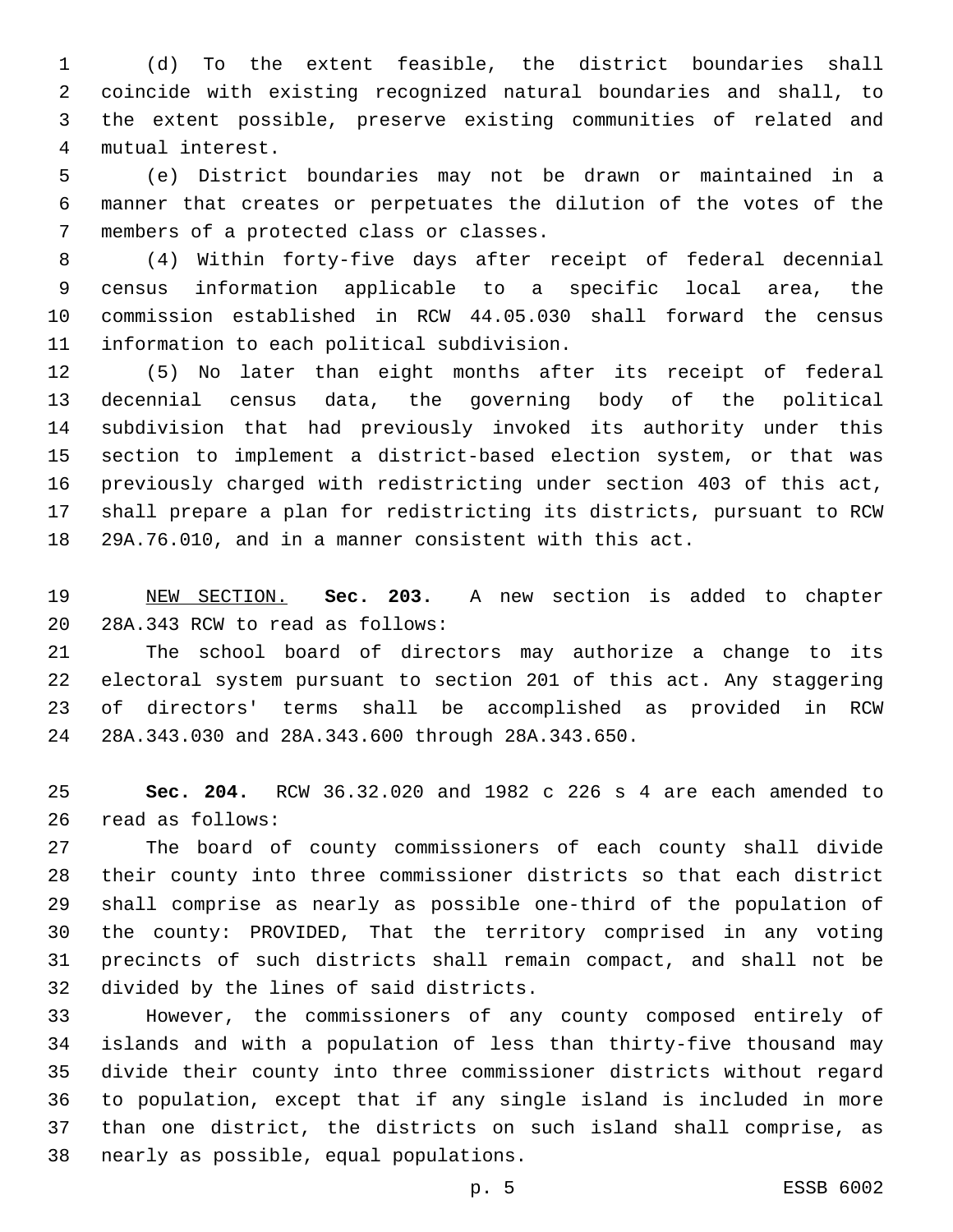The commissioners of any county may authorize a change to their electoral system pursuant to section 201 of this act. Except where necessary to comply with a court order issued pursuant to section 403 of this act, and except in the case of an intervening census, the 5 lines of the districts shall not be changed ((oftener)) more often than once in four years and only when a full board of commissioners is present. The districts shall be designated as districts numbered 8 one, two and three.

 **Sec. 205.** RCW 36.32.040 and 1982 c 226 s 5 are each amended to 10 read as follows:

 (1) Except as provided in subsection (2) of this section, the qualified electors of each county commissioner district, and they only, shall nominate from among their own number, candidates for the office of county commissioner of such commissioner district to be voted for at the following general election. Such candidates shall be nominated in the same manner as candidates for other county and district offices are nominated in all other respects.

 (2) Where the commissioners of a county composed entirely of islands with a population of less than thirty-five thousand have chosen to divide the county into unequal-sized commissioner districts pursuant to the exception provided in RCW 36.32.020, the qualified electors of the entire county shall nominate from among their own number who reside within a commissioner district, candidates for the office of county commissioner of such commissioner district to be voted for at the following general election. Such candidates shall be nominated in the same manner as candidates for other county offices 27 are nominated in all other respects.

 (3) The commissioners of any county may authorize a change to their electoral system pursuant to section 201 of this act.

 NEW SECTION. **Sec. 206.** A new section is added to chapter 35.21 31 RCW to read as follows:

 The legislative authority of a city or town may authorize a change to its electoral system pursuant to section 201 of this act.

 NEW SECTION. **Sec. 207.** A new section is added to chapter 35A.21 35 RCW to read as follows:

 The legislative authority of a code city or town may authorize a change to its electoral system pursuant to section 201 of this act.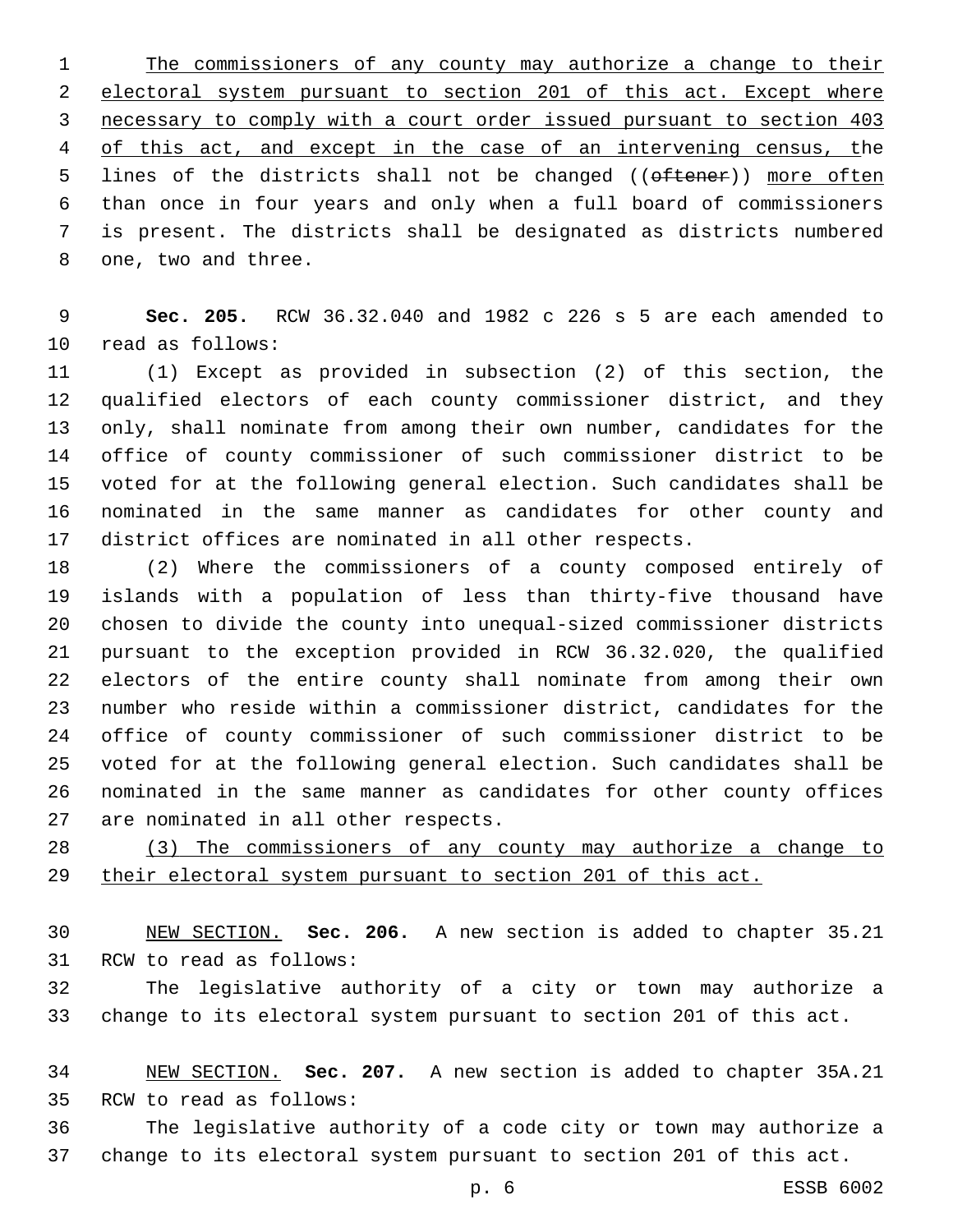NEW SECTION. **Sec. 208.** A new section is added to chapter 52.14 2 RCW to read as follows:

 The board of fire commissioners of a fire protection district may authorize a change to its electoral system pursuant to section 201 of 5 this act by majority vote.

 NEW SECTION. **Sec. 209.** A new section is added to chapter 53.12 7 RCW to read as follows:

 The port commission may authorize a change to its electoral 9 system pursuant to section 201 of this act.

 **Sec. 210.** RCW 54.12.010 and 2004 c 113 s 1 are each amended to 11 read as follows:

 A public utility district that is created as provided in RCW 54.08.010 shall be a municipal corporation of the state of Washington, and the name of such public utility district shall be 15 Public Utility District No. . . . of . . . . . . County.

 The powers of the public utility district shall be exercised through a commission consisting of three members in three commissioner districts, and five members in five commissioner 19 districts.

 (1) If the public utility district is countywide and the county has three county legislative authority districts, then, at the first election of commissioners and until any change is made in the boundaries of public utility district commissioner districts, one public utility district commissioner shall be chosen from each of the 25 three county legislative authority districts.

 (2) If the public utility district comprises only a portion of the county, with boundaries established in accordance with chapter 54.08 RCW, or if the public utility district is countywide and the county does not have three county legislative authority districts, three public utility district commissioner districts, numbered consecutively, each with approximately equal population and following precinct lines, as far as practicable, shall be described in the petition for the formation of the public utility district, subject to appropriate change by the county legislative authority if and when it changes the boundaries of the proposed public utility district. One commissioner shall be elected as a commissioner of each of the public 37 utility district commissioner districts.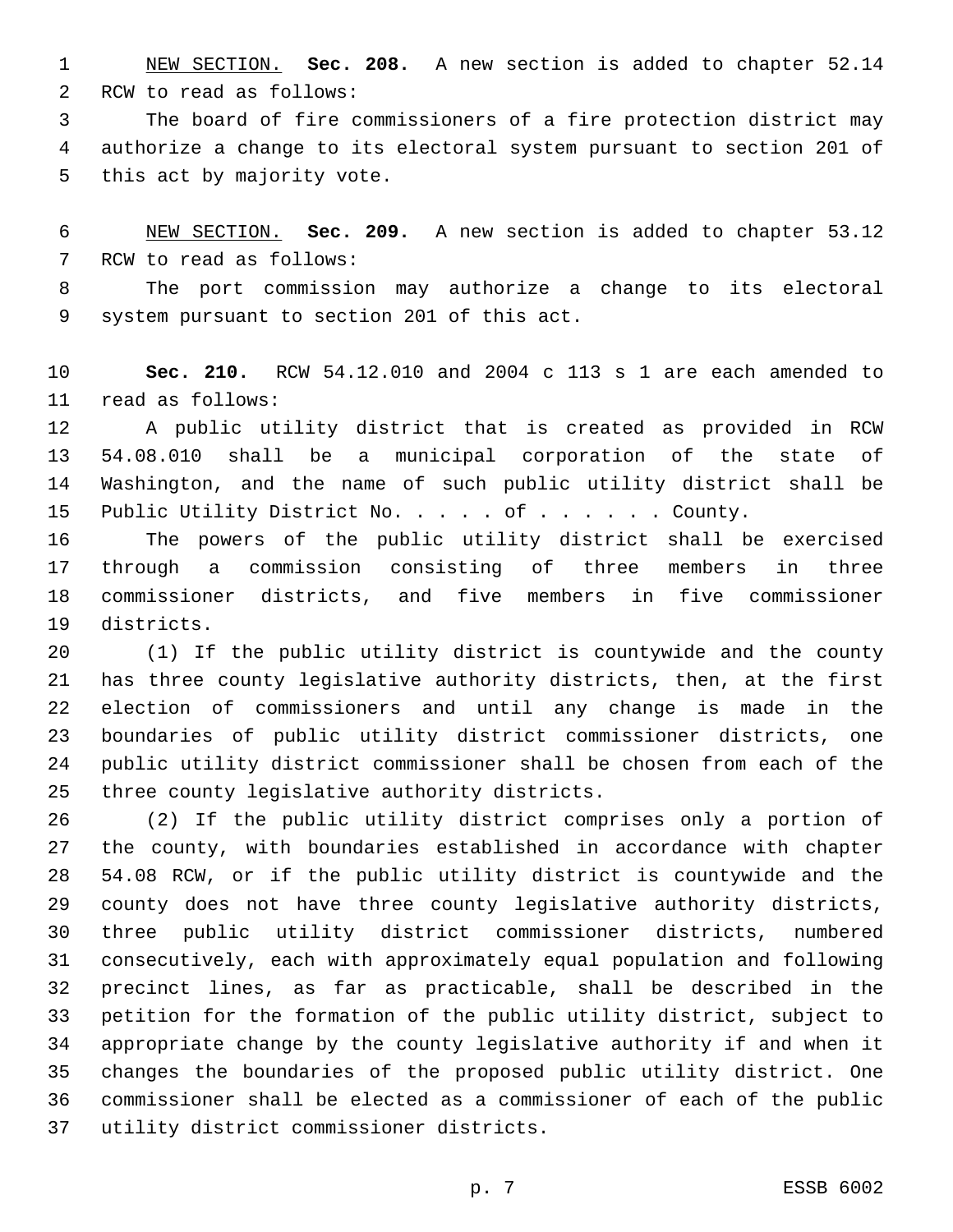(3) Only a registered voter who resides in a commissioner district may be a candidate for, or hold office as, a commissioner of the commissioner district. Only voters of a commissioner district may vote at a primary to nominate candidates for a commissioner of the commissioner district. Voters of the entire public utility district may vote at a general election to elect a person as a commissioner of 7 the commissioner district.

 (4) The term of office of each public utility district commissioner other than the commissioners at large shall be six years, and the term of each commissioner at large shall be four years. Each term shall be computed in accordance with RCW ((29A.20.040)) 29A.60.280 following the commissioner's election. All public utility district commissioners shall hold office until their successors shall have been elected and have qualified and assume 15 office in accordance with RCW ((29A.20.040)) 29A.60.280.

 (5) A vacancy in the office of public utility district commissioner shall occur as provided in chapter 42.12 RCW or by nonattendance at meetings of the public utility district commission for a period of sixty days unless excused by the public utility district commission. Vacancies on a board of public utility district commissioners shall be filled as provided in chapter 42.12 RCW.

 (6) The boundaries of the public utility district commissioner districts may be changed only by the public utility district commission or by a court order issued pursuant to section 403 of this 25 act, and shall be examined every ten years to determine substantial equality of population in accordance with chapter 29A.76 RCW. Except 27 as provided in this section  $((\theta \cdot \hat{r}))$ , section 403 of this act, RCW 28 54.04.039, or in the case of an intervening census, the boundaries 29 shall not be changed  $((\text{ofteen}))$  more often than once in four years. Boundaries may only be changed when all members of the commission are present. Whenever territory is added to a public utility district under RCW 54.04.035, or added or withdrawn under RCW 54.04.039, the boundaries of the public utility commissioner districts shall be changed to include the additional or exclude the withdrawn territory. Unless the boundaries are changed pursuant to RCW 54.04.039, the proposed change of the boundaries of the public utility district commissioner district must be made by resolution and after public hearing. Notice of the time of the public hearing shall be published for two weeks before the hearing. Upon a referendum petition signed by ten percent of the qualified voters of the public utility district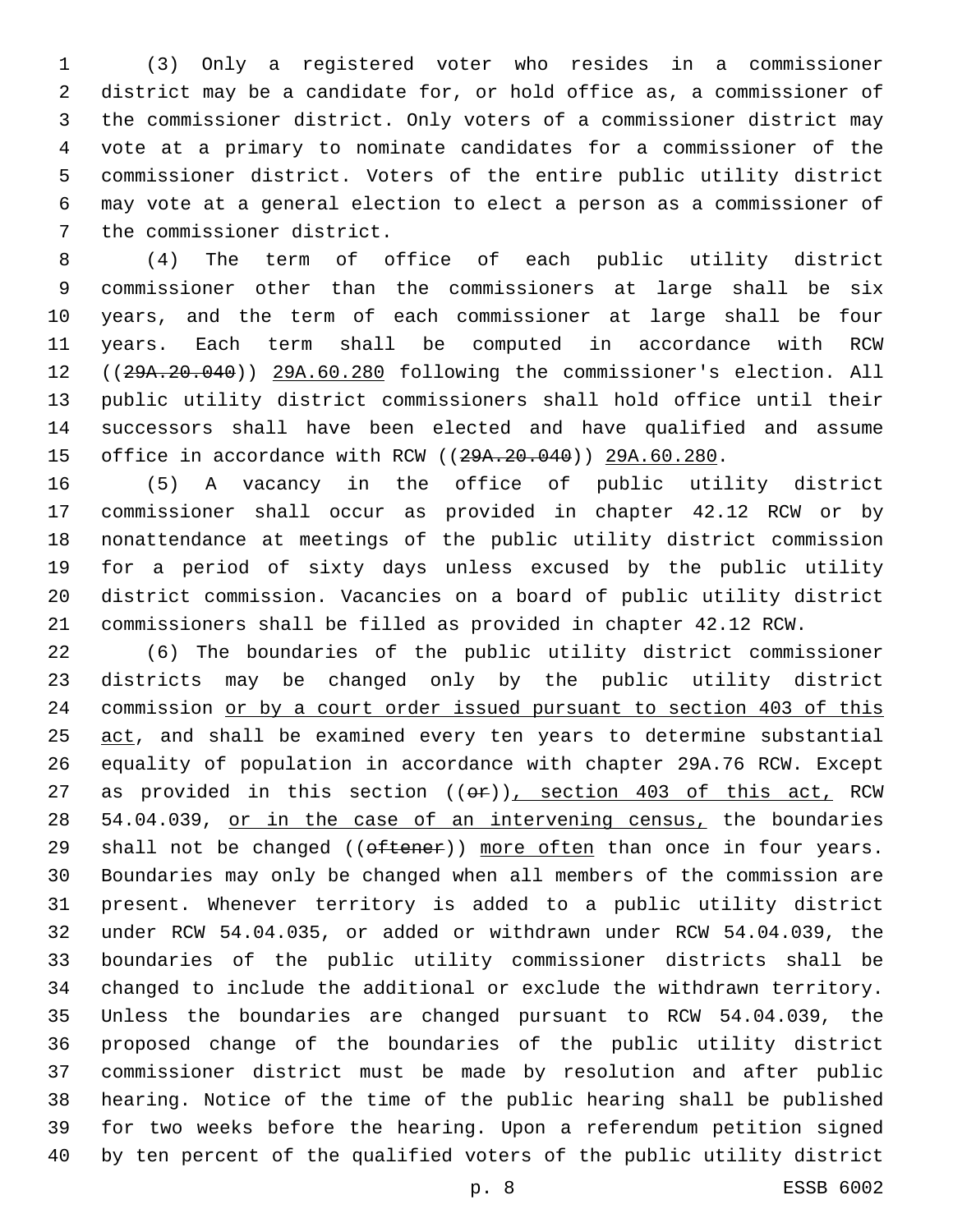being filed with the county auditor, the county legislative authority shall submit the proposed change of boundaries to the voters of the public utility district for their approval or rejection. The petition must be filed within ninety days after the adoption of resolution of the proposed action. The validity of the petition is governed by the 6 provisions of chapter 54.08 RCW.

## **PART III - CITIZEN-INITIATED CHANGES TO ELECTORAL PROCESSES**

 NEW SECTION. **Sec. 301.** (1) A person who intends to challenge a political subdivision's electoral system under this act shall first notify the political subdivision. The political subdivision shall promptly make such notice public.

 (2) The notice provided shall identify the person or persons who intend to file an action, and the protected class or classes whose members do not have an equal opportunity to elect candidates of their choice because of alleged vote dilution and polarized voting. The notice shall also include a type of remedy the person believes may address the alleged violation of section 302 of this act.

 NEW SECTION. **Sec. 302.** (1) A political subdivision is in violation of this act when it is shown that:

 (a) Elections in the political subdivision exhibit polarized 21 voting; and

 (b) There is a significant risk that members of a protected class or classes do not have an equal opportunity to elect candidates of their choice as a result of the dilution or abridgment of the rights 25 of members of that protected class or classes.

 (2) The fact that members of a protected class are not geographically compact or concentrated to constitute a majority in a proposed or existing district-based election district shall not preclude a finding of a violation under this act, but may be a factor in determining a remedy. The equal opportunity to elect shall be assessed pragmatically, based on local election conditions, and may 32 include crossover districts.

 (3) In determining whether there is polarized voting under this act, the court shall analyze elections of the governing body of the political subdivision, ballot measure elections, elections in which at least one candidate is a member of a protected class, and other electoral choices that affect the rights and privileges of members of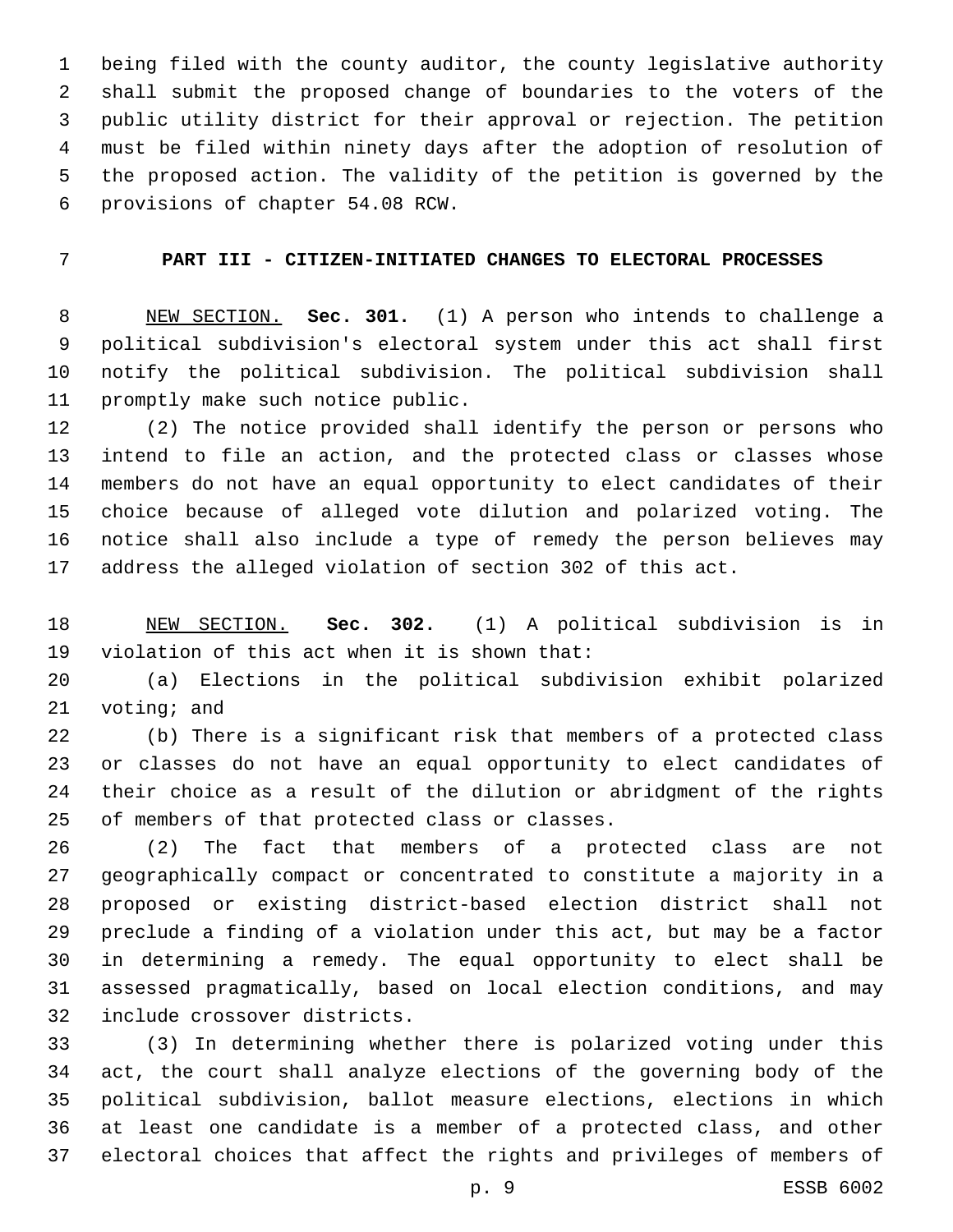a protected class. Only elections conducted prior to the filing of an action pursuant to this act shall be used to establish or rebut the 3 existence of polarized voting.

 (4) The election of candidates who are members of a protected class and who were elected prior to the filing of an action pursuant to this act shall not preclude a finding of polarized voting that results in an unequal opportunity for a protected class to elect 8 candidates of their choice.

 (5) Proof of intent on the part of the voters or elected officials to discriminate against a protected class is not required 11 for a cause of action to be sustained.

 (6) Other factors such as the history of discrimination, the use of electoral devices or other voting practices or procedures that may enhance the dilutive effects of at-large elections, denial of access to those processes determining which groups of candidates will receive financial or other support in a given election, the extent to which members of a protected class bear the effects of past discrimination in areas such as education, employment, and health, which hinder their ability to participate effectively in the political process, and the use of overt or subtle racial appeals in political campaigns are probative, but not necessary factors, to 22 establish a violation of this act.

 NEW SECTION. **Sec. 303.** (1) The political subdivision shall work in good faith with the person providing the notice to implement a remedy that provides the protected class or classes identified in the notice an equal opportunity to elect candidates of their choice.

 (2) If the political subdivision adopts a remedy that takes the notice into account, or adopts the notice's proposed remedy, the political subdivision shall seek a court order, which shall be subject to mandatory direct appeal to the supreme court, acknowledging that the political subdivision's remedy complies with section 104 of this act and was prompted by a plausible violation. The person who submitted the notice may support or oppose such an order, and may obtain public records to do so. The political subdivision must provide all political, census, and demographic data and any analysis of that data used to develop the remedy in its filings seeking the court order and with any documents made public.

 (3) If the court concludes that the political subdivision's remedy complies with section 104 of this act, an action under this

p. 10 ESSB 6002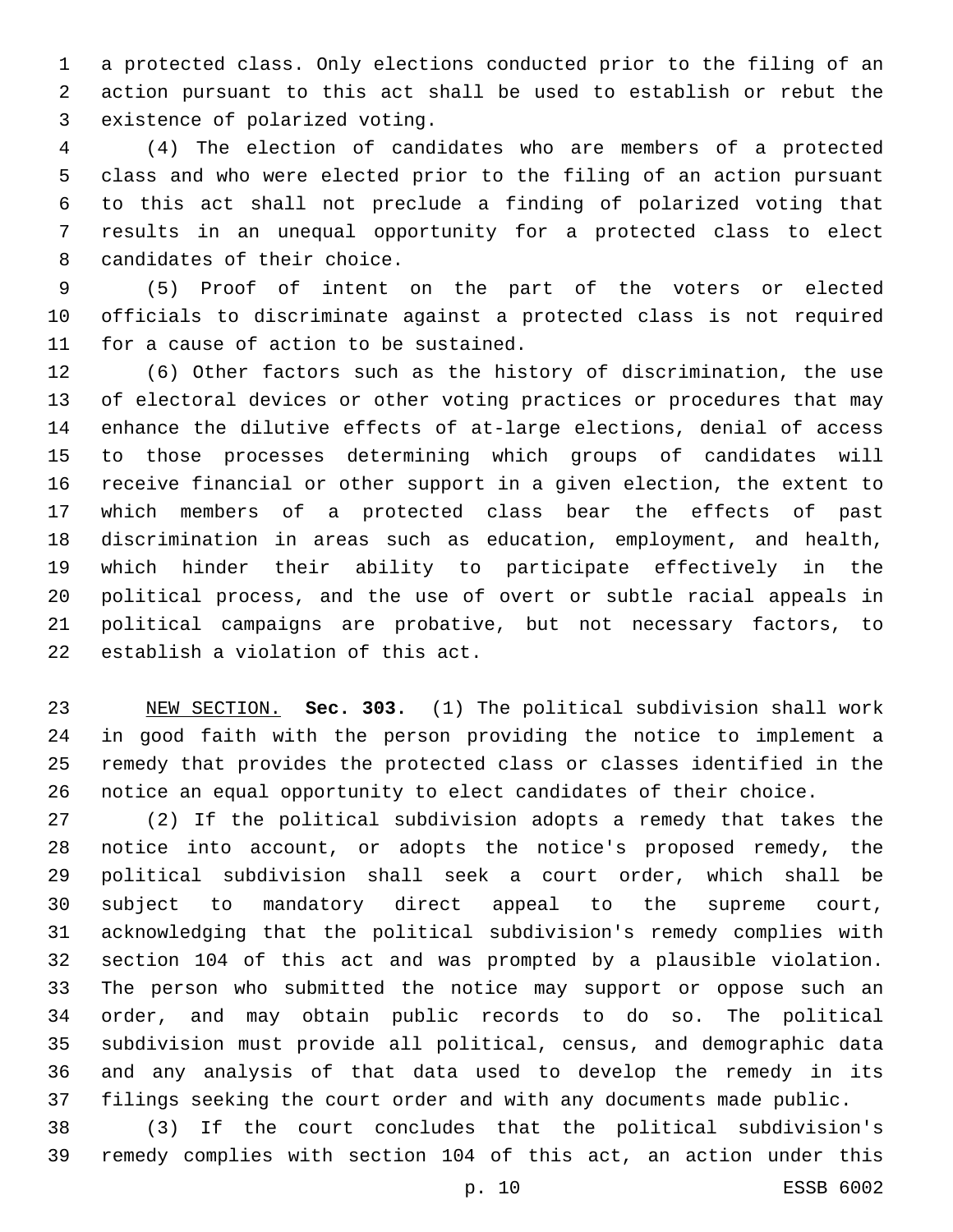act may not be brought against that political subdivision for four years by any party so long as the political subdivision does not enact a change to or deviation from the remedy during this four-year period that would otherwise give rise to an action under this act.

 (4) In agreeing to adopt the person's proposed remedy, the political subdivision may do so by stipulation, which shall become a 7 public document.

 NEW SECTION. **Sec. 304.** (1) Any person may file an action under this act if, one hundred eighty days after a political subdivision receives notice of a challenge to its electoral system under section 301 of this act, the political subdivision has not obtained a court order stating that it has adopted a remedy in compliance with section 104 of this act.

 (2) If a political subdivision has received two or more notices containing materially different proposed remedies, the political subdivision shall work in good faith with the persons to implement a remedy that provides the protected class or classes identified in the notices an equal opportunity to elect candidates of their choice. If the political subdivision adopts one of the remedies offered, or a different remedy that takes multiple notices into account, the political subdivision shall seek a court order, which is subject to mandatory direct appeal to the supreme court, acknowledging that the political subdivision's remedy complies with section 104 of this act and was prompted by a plausible violation. The persons who submitted notices may support or oppose such an order. The political subdivision must provide all political, census, and demographic data and any analysis of that data used to develop the remedy in its 28 filings seeking the court order.

 (3) If the court concludes that the political subdivision's remedy complies with section 104 of this act, an action under this act may not be brought against that political subdivision for four years by any party so long as the political subdivision does not enact a change to or deviation from the remedy during this four-year period that would otherwise give rise to an action under this act.

 **Sec. 305.** RCW 2.06.030 and 1980 c 76 s 3 are each amended to 36 read as follows:

 The administration and procedures of the court shall be as provided by rules of the supreme court. The court shall be vested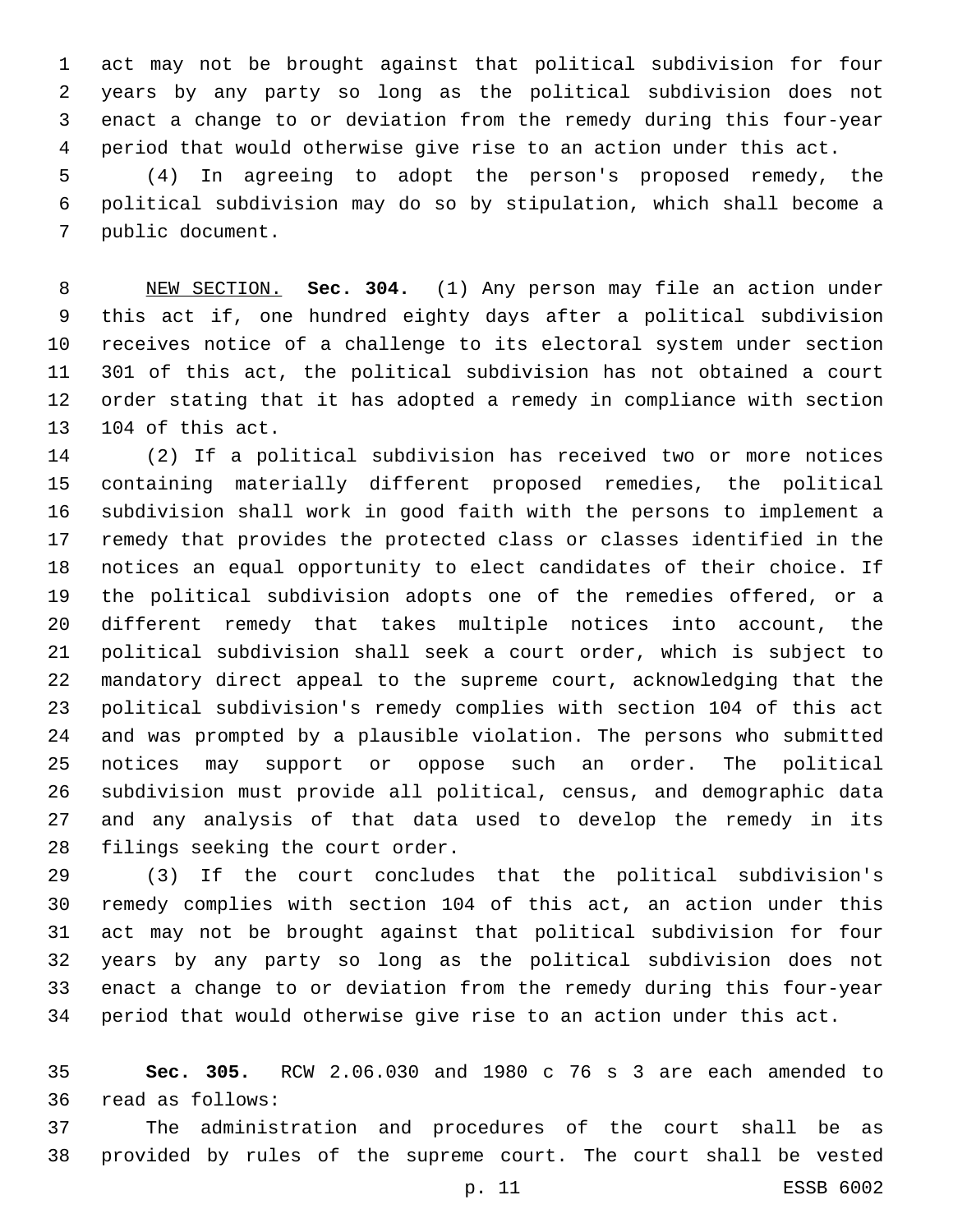with all power and authority, not inconsistent with said rules, necessary to carry into complete execution all of its judgments, decrees and determinations in all matters within its jurisdiction, according to the rules and principles of the common law and the 5 Constitution and laws of this state.

 For the prompt and orderly administration of justice, the supreme court may (1) transfer to the appropriate division of the court for 8 decision a case or appeal pending before the supreme court; or (2) transfer to the supreme court for decision a case or appeal pending 10 in a division of the court.

 Subject to the provisions of this section, the court shall have exclusive appellate jurisdiction in all cases except:

 (a) cases of quo warranto, prohibition, injunction or mandamus 14 directed to state officials;

(b) criminal cases where the death penalty has been decreed;

 (c) cases where the validity of all or any portion of a statute, ordinance, tax, impost, assessment or toll is drawn into question on the grounds of repugnancy to the Constitution of the United States or of the state of Washington, or to a statute or treaty of the United States, and the superior court has held against its validity;

 (d) cases involving fundamental and urgent issues of broad public import requiring prompt and ultimate determination; and

 (e) cases involving substantive issues on which there is a direct conflict among prevailing decisions of panels of the court or between 25 decisions of the supreme court;

 all of which shall be appealed directly to the supreme court: PROVIDED, That whenever a majority of the court before which an appeal is pending, but before a hearing thereon, is in doubt as to whether such appeal is within the categories set forth in subsection (d) or (e) of this section, the cause shall be certified to the 31 supreme court for such determination.

 The appellate jurisdiction of the court of appeals does not extend to civil actions at law for the recovery of money or personal property when the original amount in controversy, or the value of the property does not exceed the sum of two hundred dollars.

 The court shall have appellate jurisdiction over review of final decisions of administrative agencies certified by the superior court 38 pursuant to RCW 34.05.518.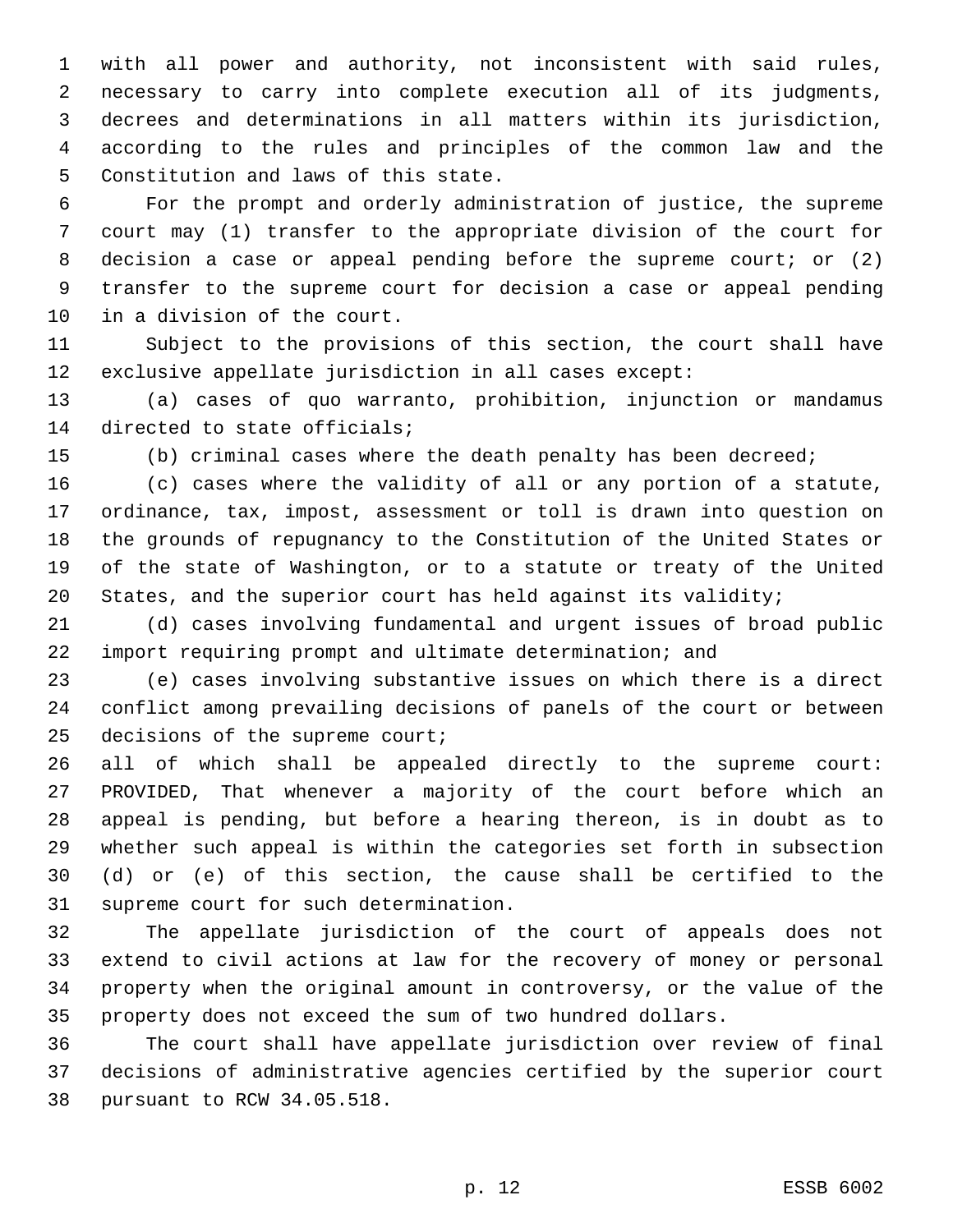The court has mandatory appellate jurisdiction over superior court orders regarding remedies sought by political subdivisions pursuant to sections 303 and 304 of this act.

 Appeals from the court to the supreme court shall be only at the discretion of the supreme court upon the filing of a petition for review. No case, appeal or petition for a writ filed in the supreme court or the court shall be dismissed for the reason that it was not filed in the proper court, but it shall be transferred to the proper 9 court.

## **PART IV - SAFE HARBOR AND LEGAL ACTION UNDER THIS ACT**

 NEW SECTION. **Sec. 401.** (1) After exhaustion of the time period in section 304 of this act, any voter who resides in a political subdivision where a violation of section 104 of this act is alleged may file an action in the superior court of the county in which the political subdivision is located. If the action is against a county, the action may be filed in the superior court of such county, or in the superior court of either of the two nearest judicial districts as determined pursuant to RCW 36.01.050(2). An action filed pursuant to this chapter does not need to be filed as a class action.

 (2) Members of different protected classes may file an action jointly pursuant to this act if they demonstrate that the combined voting preferences of the multiple protected classes are polarized 23 against the rest of the electorate.

 NEW SECTION. **Sec. 402.** (1) In an action filed pursuant to this act, the trial court shall set a trial to be held no later than one year after the filing of a complaint, and shall set a discovery and motions calendar accordingly.

 (2) For purposes of any applicable statute of limitations, a cause of action under this act arises every time there is an election for any members of the governing body of the political subdivision.

 (3) The plaintiff's constitutional right to the secrecy of the plaintiff's vote is preserved and is not waived by the filing of an action pursuant to this act, and the filing is not subject to 34 discovery or disclosure.

 (4) In seeking a temporary restraining order or a preliminary injunction, a plaintiff shall not be required to post a bond or any other security in order to secure such equitable relief.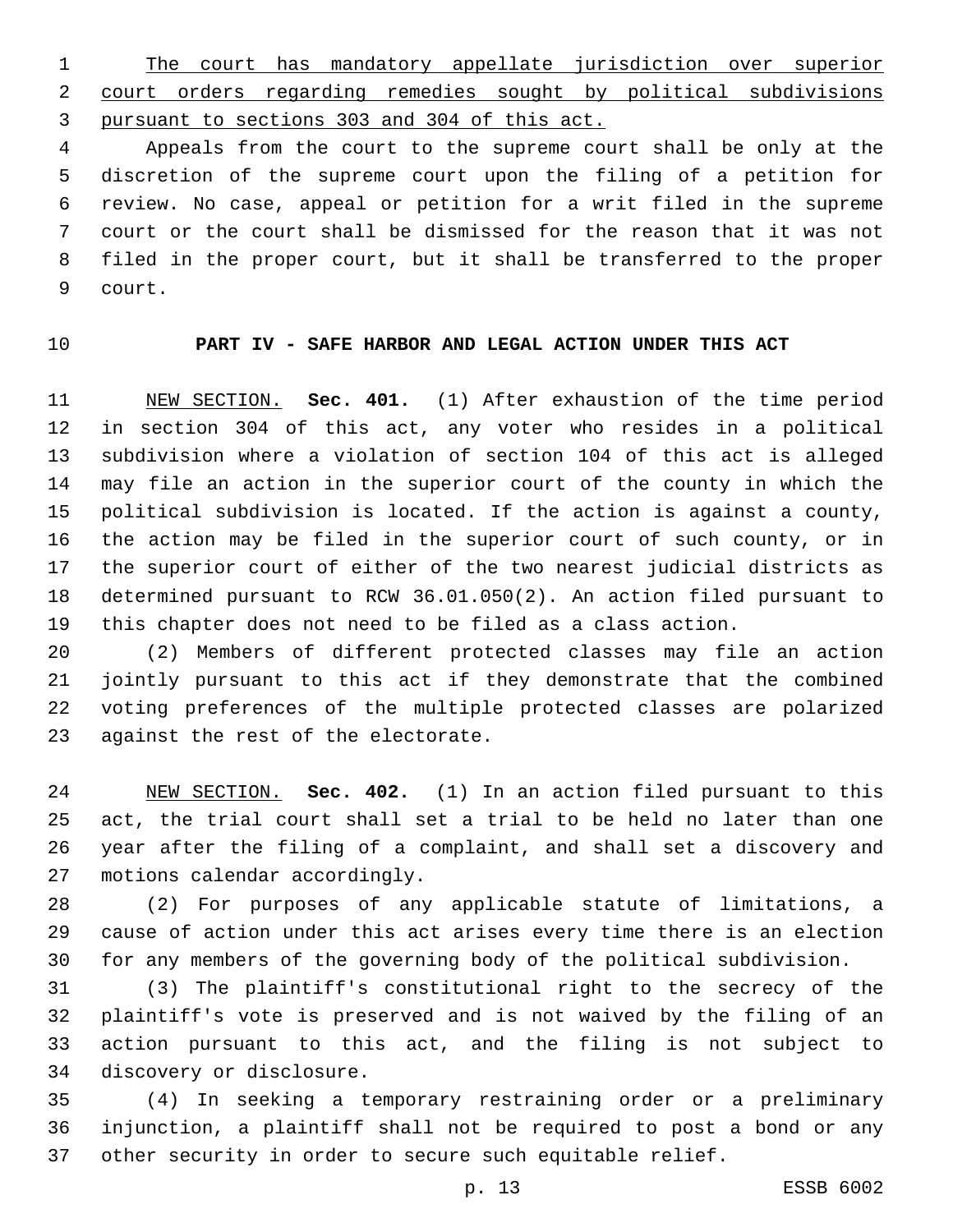(5) No notice may be submitted to any political subdivision 2 pursuant to this act before July 19, 2018.

 NEW SECTION. **Sec. 403.** (1) The court may order appropriate remedies including, but not limited to, the imposition of a district- based election system. The court may order the affected jurisdiction to draw or redraw district boundaries or appoint an individual or panel to draw or redraw district lines. The proposed districts must be approved by the court prior to their implementation.

 (2) Implementation of a district-based remedy is not precluded by the fact that members of a protected class do not constitute a numerical majority within a proposed district-based election district. If, in tailoring a remedy, the court orders the implementation of a district-based election district where the members of the protected class are not a numerical majority, the court shall do so in a manner that provides the protected class an equal opportunity to elect candidates of their choice. The court may also approve a district-based election system that provides the protected class the opportunity to join in a coalition of two or more protected classes to elect candidates of their choice if there is demonstrated political cohesion among the protected classes.

 (3) In tailoring a remedy after a finding of a violation of 22 section 104 of this act:

 (a) If the court's order providing a remedy or approving proposed districts, whichever is later, is issued during the period of time between the first Tuesday after the first Monday of November and on or before January 15th of the following year, the court shall order new elections, conducted pursuant to the remedy, to occur at the next succeeding general election. If a special filing period is required, filings for that office shall be reopened for a period of three business days, such three-day period to be fixed by the filing 31 officer.

 (b) If the court's order providing a remedy or approving proposed districts, whichever is later, is issued during the period of time between January 16th and on or before the first Monday of November, the next election will occur as scheduled and organized under the current electoral system, but the court shall order new elections to occur pursuant to the remedy at the general election the following 38 calendar year.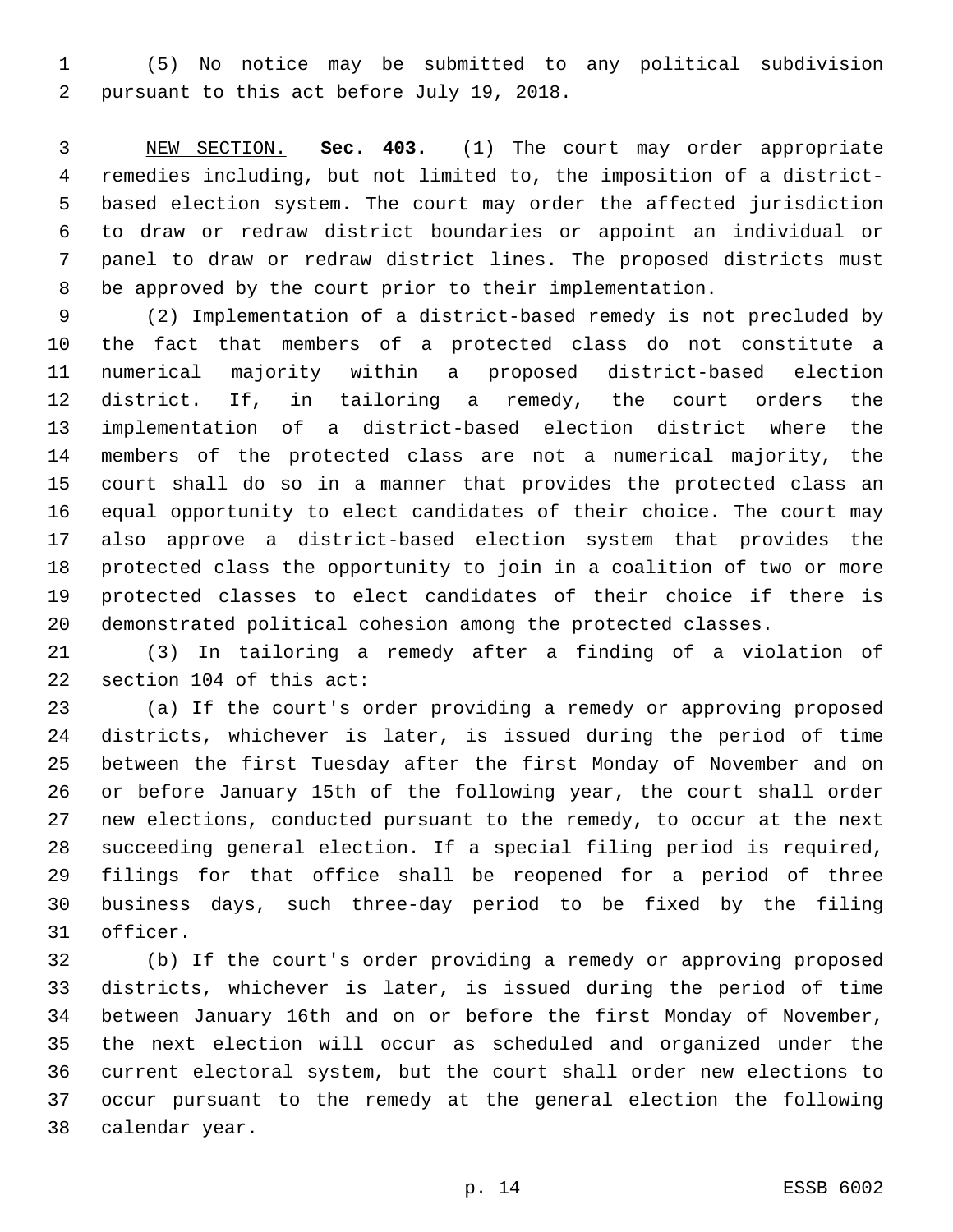(c) The remedy may provide for the political subdivision to hold elections for the members of its governing body at the same time as regularly scheduled elections for statewide or federal offices.

 NEW SECTION. **Sec. 404.** (1) No action under this act may be brought by any person against a political subdivision that has adopted a remedy to its electoral system after an action is filed that is approved by a court pursuant to section 303 of this act or implemented a court-ordered remedy pursuant to section 403 of this act for four years after adoption of the remedy if the political subdivision does not enact a change to or deviation from the remedy during this four-year period that would otherwise give rise to an action under this act.

 (2) No action under this act may be brought by any person against a political subdivision that has adopted a remedy to its electoral system in the previous decade before the effective date of this section as a result of a claim under the federal voting rights act until after the political subdivision completes redistricting pursuant to RCW 29A.76.010 for the 2020 decennial census.

 NEW SECTION. **Sec. 405.** (1) In any action to enforce this 20 chapter, the court may allow the prevailing plaintiff or plaintiffs, other than the state or political subdivision thereof, reasonable attorneys' fees, all nonattorney fee costs as defined by RCW 4.84.010, and all reasonable expert witness fees. No fees or costs may be awarded if no action is filed.

 (2) Prevailing defendants may recover an award of fees or costs 26 pursuant to RCW 4.84.185.

## **PART V - MISCELLANEOUS PROVISIONS**

 NEW SECTION. **Sec. 501.** The provisions of parts I, III, and IV of this act are not applicable to cities and towns with populations under one thousand or to school districts with K-12 full-time equivalent enrollments of less than two hundred fifty.

 NEW SECTION. **Sec. 502.** A new section is added to chapter 29A.76 33 RCW to read as follows:

 In any change to its electoral system under section 201 of this act or preparation of a subsequent redistricting plan, political